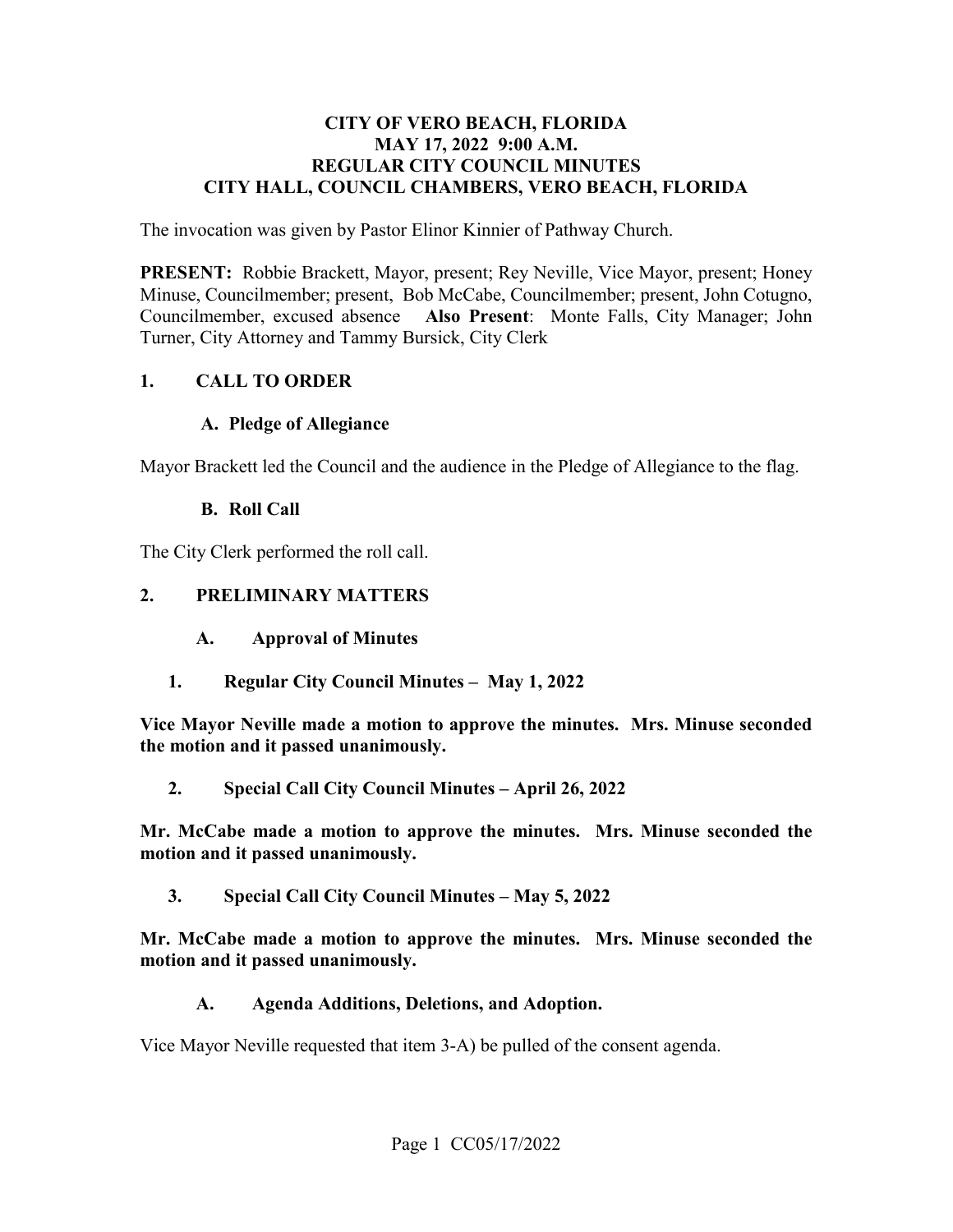Mr. Monte Falls, City Manager, requested that under his matters item 9-B) be added to let the public know that Florida Power and Light (FPL) will be doing some work on one of their substations.

# **B. Proclamations and recognitions by Council.**

## **1) Memorial Day – May 30, 2022**

Vice Mayor Neville read the Proclamation.

# **2) National Safe Boating Week – May 27, 2022**

Mrs. Minuse read and presented the Proclamation.

## **3) Veterans of Indian River County Golf Tournament/June 18, 2022 – Curtis Paulisin**

 Mr. Curtis Paulisin invited the Council and the public to attend the Veterans of Indian River County Golf Tournament on June 18, 2022.

## **3. CONSENT AGENDA** (include amount of expense)

## **A) Renew Annual Supply Contract 96-2021 with Price Increase for Aluminum Corrugated Pipe, Expenditures not to Exceed \$90,000**

 Vice Mayor Neville commented that they are experiencing an increase for cost of materials allowed to spend. He said right now it is up to \$50,000. with inflation and wondered if they should raise the threshold that the City Manager is

Mr. Falls explained that with this item the amount would be near \$90,000 for the supplies.

Mayor Brackett had no problem bringing this back at budget time to discuss increasing the threshold amount that the City Manager is allowed to spend.

 **Mrs. Minuse made a motion to approve the renewal of the supply contract to Aluminum Corrugated Pipe. Vice Mayor Neville seconded the motion and it passed unanimously.** 

- **B) Lease Renewal Agreement for Fixed Base Operator (FBO) Lease between City of Vero Beach and Corporate Air, Inc.**
- **C) Softening Tank No. 3 Repairs Bid-Award**

 **Mr. McCabe made a motion to approve items 3-B) and 3-C) on the consent agenda. Mrs. Minuse seconded the motion and it passed unanimously.** 

## **4. PUBLIC HEARINGS**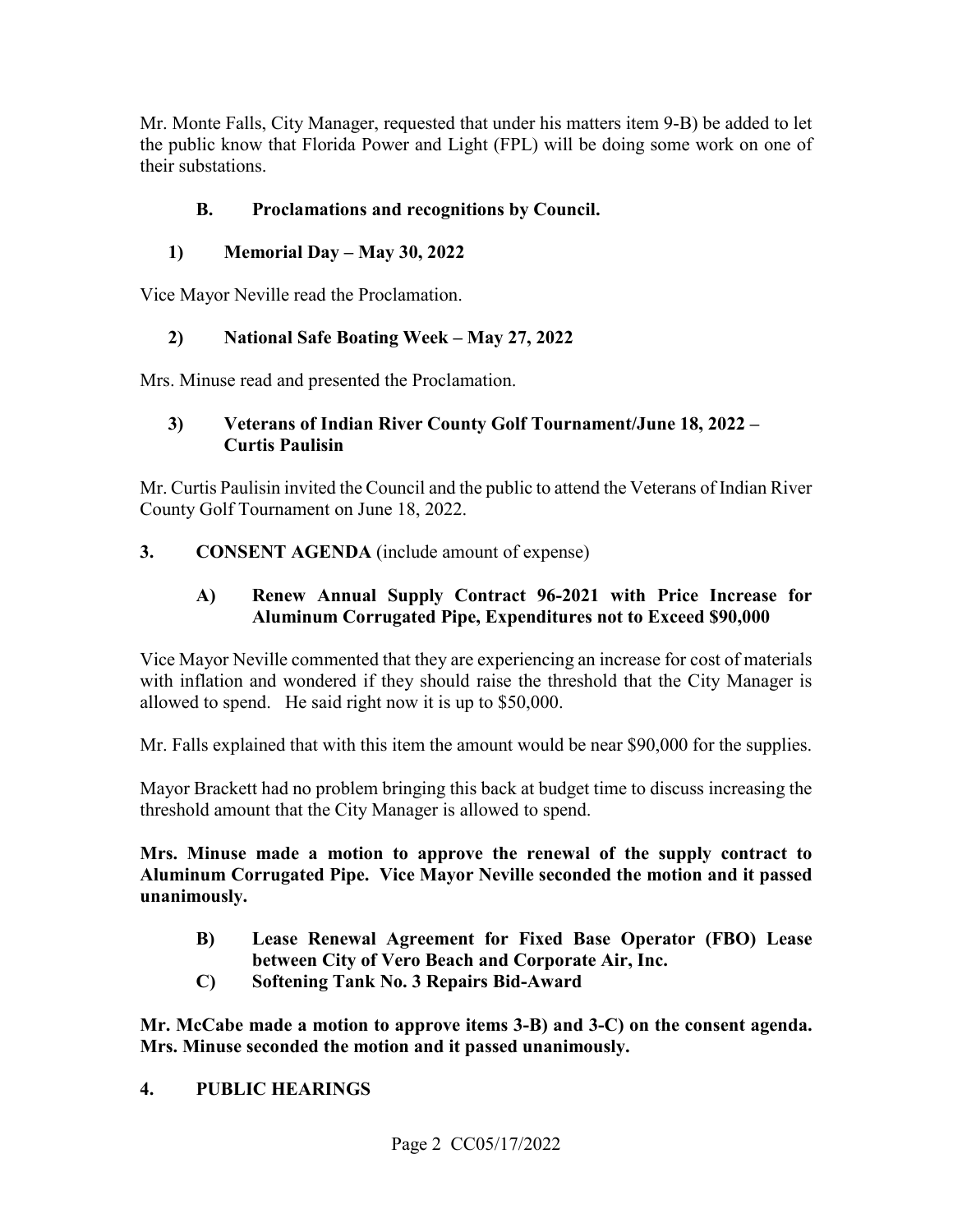## **A) ORDINANCES**

**1) An Ordinance of the City of Vero Beach, Florida; Requested by Indian River Land Trust, Inc. and Marc Rose and Dorothy Strunk, Co-Trustees of the Gator Group Land Trust Agreement to Voluntarily Annex Properties located at the Northeast and Southwest Corners of Indian River Boulevard and 37th Street, containing 42.36 acres more or less, pursuant to the Voluntary Annexation Provisions of Section 171.044 Florida Statutes; Providing for an Effective Date. – Requested by the Planning and Development Director** 

The City Clerk read the Ordinance by title only.

River Boulevard and 37<sup>th</sup> Street owned by Indian River Land Trust and Gator Group Land Comprehensive Plan. He gave a Power Point presentation (attached to the original minutes). He said there will be no negative impact on any services. The Planning and Mr. Jason Jeffries, Planning Director reported that this request is for a voluntary annexation to annex two (2) parcels of land containing 42.36 acres located at the intersection of Indian Trust. The City is also processing two (2) additional applications concurrently for the parcels. The applicant is requesting to amend the Future Land Use Map of the City's Zoning Board held a public hearing on April 7, 2022 and voted 4-0 to adopt the Ordinance.

Mayor Brackett mentioned the multi-family project going on in that area.

 Mr. Jeffries reported that there are two (2) approved multi-family projects being constructed on the north side.

Mayor Brackett opened and closed the public hearing at 9:30 a.m., with no one wishing to be heard.

**Mr. McCabe made a motion to adopt the Ordinance. Vice Mayor Neville seconded the motion and it passed 4-0 with Mr. McCabe voting yes, Mrs. Minuse yes, Vice Mayor Neville yes, and Mayor Brackett yes.** 

 **Comprehensive Plan Future Land Use Map by changing the Future Land 2) An Ordinance of the City of Vero Beach, Florida amending the Use Designation of Voluntarily annexed properties from Indian River County designation M-1, Medium-Density Residential-1 and C/I, Industrial to City of Vero Beach Designation CV, Conservation and C, Commercial for the properties located at the Northeast and Southwest corners of Indian River Boulevard and 37th Street, containing 42.36 acres more or less; Providing for an Effective Date. – Requested by the Planning and Development Director** 

The City Clerk read the Ordinance by title only.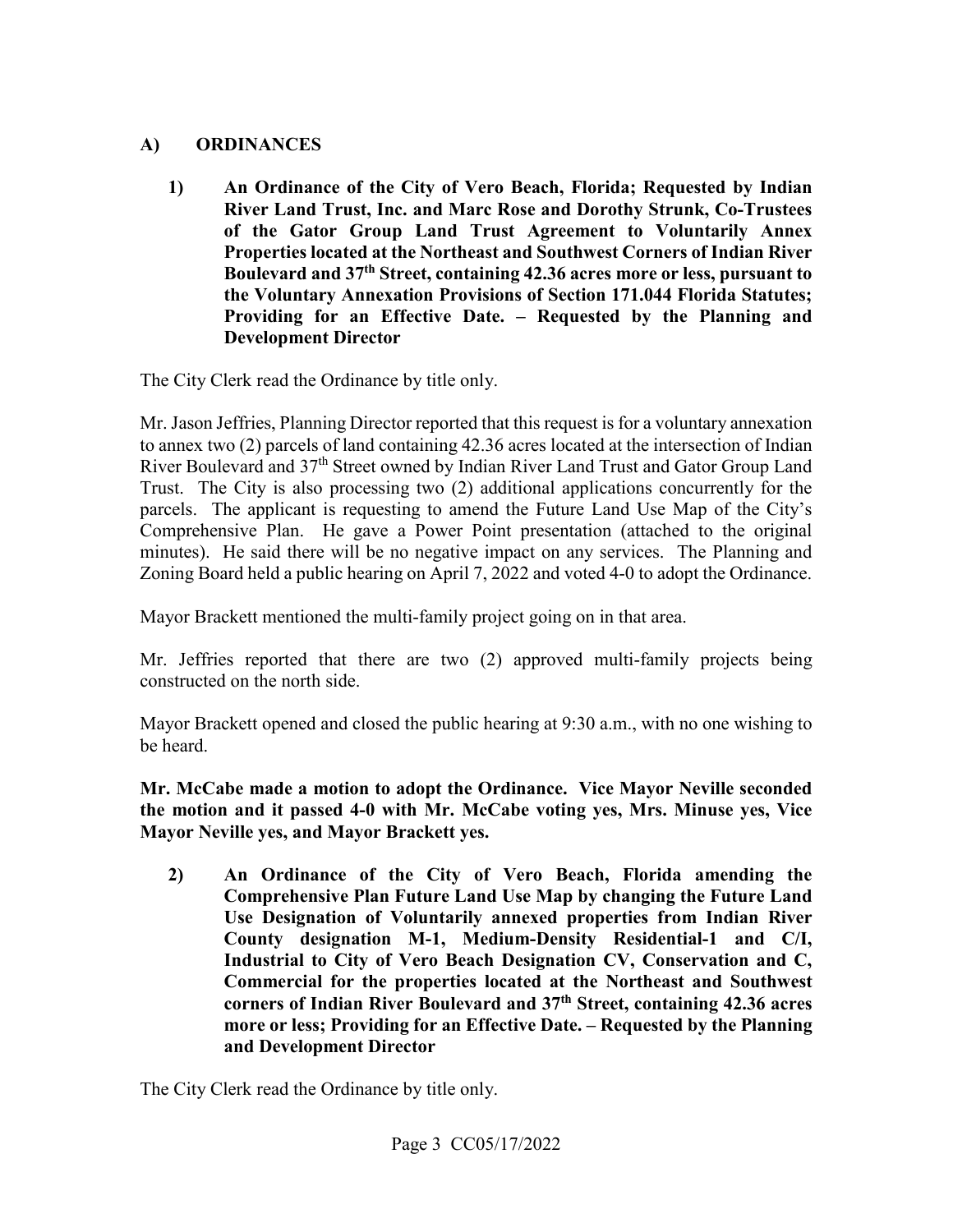Mr. Jeffries reported that this Ordinance allows amending the City's Future Land Use Map voluntary annexation application submitted by Indian River Land Trust and Gator Group in the normal functioning of the Indian River Lagoon ecosystems and are publicly owned a public hearing on April 7, 2022 and voted 4-0 to approve the Ordinance. to designate this parcel containing 16.19 acres as CV, Conservation and a parcel containing 26.17 acres as C, Commercial, for a total of 42.36 acres. This request is associated with the Land Trust. The Conservation land use designation is for lands that play an essential role land or controlled through conservation easements. The Planning and Zoning Board held

Mayor Brackett opened and closed the public hearing at 9:39 a.m., with no one wishing to be heard.

**Mrs. Minuse made a motion to approve the Ordinance. Vice Mayor Neville seconded the motion and it passed 4-0 with Mr. McCabe voting yes, Mrs. Minuse yes, Vice Mayor Neville yes, and Mayor Brackett yes.** 

**3) An Ordinance of the City of Vero Beach, Florida amending the Official Zoning Map by changing the Zoning District Designation of Voluntarily Annexed Properties from Indian River County Designation PDTND, Planned Development Traditional Neighborhood Design and Med, Medical to City of Vero Beach P-1, Park and C-1A, Tourist Commercial Services Districts for the Properties located at the Northeast and Southwest Corners of Indian River Boulevard and 37th Street, containing 42.36 acres more or less; Providing for an Effective Date. – Requested by the Planning and Development Director** 

The City Clerk read the Ordinance by title only.

Director and there was no ex parte communications. Mayor Brackett conducted this as a quasi-judicial hearing. The Clerk swore in the Planning

current County zoning and land use designations allow residential uses on the property. Mr. Jeffries was sworn in and reported that the properties are located at the intersection of Indian River Boulevard and 37th Street and are owned by the Indian River Land Trust and Gator Group Land Trust. The property is undeveloped and held for conservation. The The proposed City future land use is CV, Conservation. The P-1, Parks District is listed as a zoning district consistent with the CV, Conservation future land use designation. The property is vacant and undeveloped. The Planning and Zoning Board held a public hearing on this Ordinance on April 7, 2022 and voted 4-0 to approve the Ordinance subject to the approval of the voluntary annexation application.

 Mayor Brackett opened the public hearing at 9:45 a.m. and no one including the applicant wished to be heard and the public hearing was closed.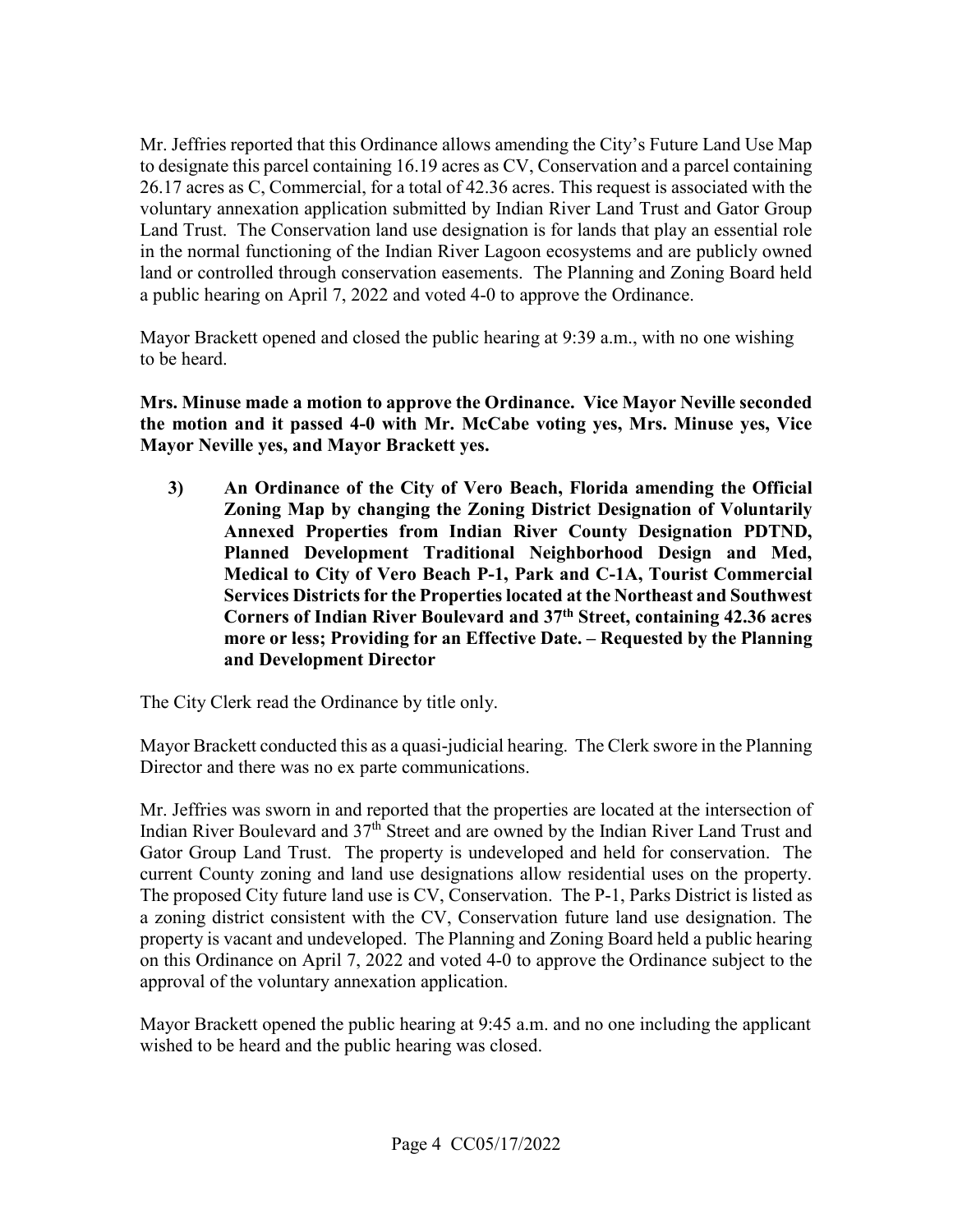**Vice Mayor Neville made a motion that based on the competent substantial evidence presented and the applicable Code provisions that the Ordinance as proposed be adopted. Mr. McCabe seconded the motion and it passed 4-0 with Mr. McCabe voting yes, Mrs. Minuse yes, Vice Mayor Neville yes, and Mayor Brackett yes.** 

**4) An Ordinance of the City of Vero Beach, Florida, amending the Official Zoning Map by changing the Zoning District Designation from R-1AAA, Single-Family Residential to P-1, Park District, for the property located at the Northwest Corner of 37th Street and the Indian River Lagoon, containing 41.59 acres more or less; Providing for an Effective Date. – Requested by the Planning and Development Director** 

The City Clerk read the Ordinance by title only.

Mayor Brackett conducted a quasi-judicial hearing. The Clerk swore in the Planning Director who was the only one testifying at today's meeting and there was no ex-parte communications.

 consistent with ES future land use designation. The impact of development is limited on environmentally significant lands by encouraging appropriate cluster development or Mr. Jeffries was sworn in. He reported that the Indian River Land Trust would like to rezone approximately 41.59 acres of property on two (2) parcels from R-IAAA, Single Family Residential to P-1, Park District. The property is located at the northwest corner of 37<sup>th</sup> Street and the Indian River Lagoon property is undeveloped and held for conservation. The Future Land Use Map in the City's Comprehensive Plan designates the site as ES, Environmentally Significant and the P-1, Parks zoning district is listed as a zoning district density transfers for residential development.

 Mayor Brackett opened the public hearing at 9:50 a.m. and no one including the applicant wished to be heard and the public hearing was closed.

 **Mrs. Minuse made a motion that based on the competent substantial evidence yes, Mrs. Minuse yes, Vice Mayor Neville yes, Mayor Brackett yes. B) RESOLUTIONS presented and the applicable Code provisions that the Ordinance as proposed be adopted. Mr. McCabe seconded the motion and it passed 4-0 with Mr, McCabe voting** 

**1) A Resolution of the City of Vero Beach, Florida, Repealing and Replacing Resolution No. 2015-07; Amending Minimum Dedication Tree Specification; and Providing an Effective Date. – Requested by the Public Works Department** 

The City Clerk read the Resolution by title only.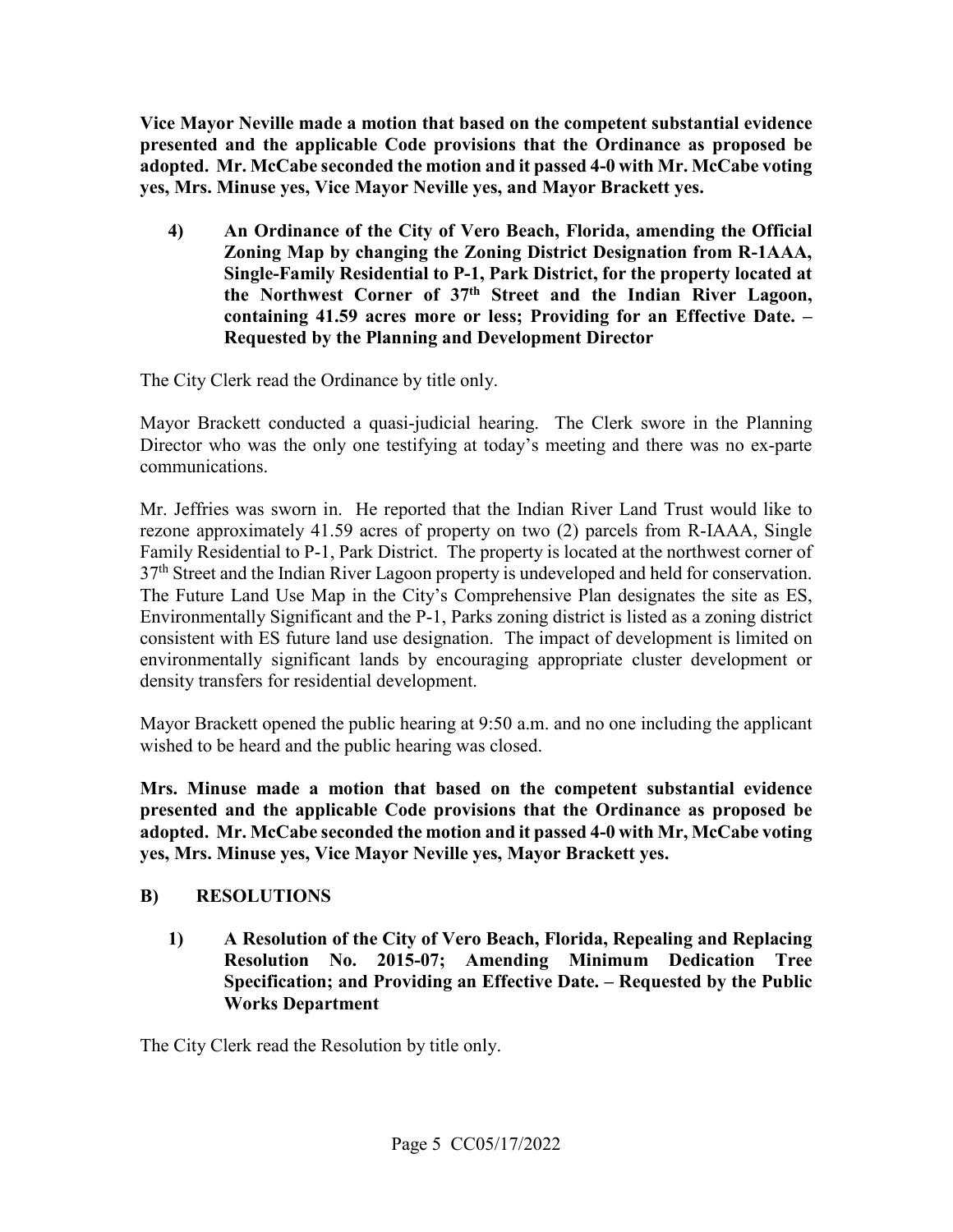program and amends the Dedication Tree Specifications as recommended by the Tree and Beautification Commission on July 18, 2019, to reflect necessary changes to the diversity Mr. Falls reported that this Resolution reflects the changes to the City's Dedicatory Tree of trees selected for Dedication Trees.

Mayor Brackett opened and closed the public hearing at 9:52 a.m., with no one wishing to be heard.

 **Vice Mayor Neville made a motion to approve the Resolution. Mr. McCabe seconded the motion and it passed 4-0 with Mr. McCabe voting yes, Mrs. Minuse yes, Vice Mayor Neville yes, and Mayor Brackett yes.** 

**2) A Resolution of the City Council of the City of Vero Beach, Supporting United States House Resolution 7520 Introduced by U.S. Congressman Brian Mast and cited as the "Northern Estuaries Restoration Plan (NERP) Act; Providing for an Effective Date. – Requested by Councilmember Minuse** 

The City Clerk read the Resolution by title only.

 House Resolution 7502 that would primarily direct the Secretary of the Army through the Mrs. Minuse commented that it was refreshing that Congressman Brian Mast introduced Army Corps of Engineers to develop a comprehensive plan to eliminate all harmful freshwater discharges from Lake Okeechobee. She hoped Council would support this Resolution and it could be provided to other cities who hopefully will support it also.

Mayor Brackett opened and closed the public hearing at 9:45 a.m., with no one wishing to be heard.

**Mr. McCabe made a motion to adopt the Resolution. Vice Mayor Neville seconded the motion and it passed 4-0 with Mr. McCabe voting yes, Mrs. Minuse yes, Vice Mayor Neville yes, and Mayor Brackett yes.** 

**5. PUBLIC COMMENT** (3-minute time limit)

 Ms. Pammy Reeves who is a resident of central beach does not support the building of a large boat storage facility. She agreed that the old storage building needed to be torn down because it is not needed.

 expanding the Marina undue stress to the Lagoon system will not happen. Mr. Gary Froonjian was not in favor of the expansion of the Marina. He said by not

 Mr. Roger Marcil commented that he has lived in this area for the last 34 years and there have been no changes to the Marina. Now they are looking at a building to be built much hoped that the plan could be what the community wants and loves. larger than the original building. He didn't want them to look like West Palm Beach. He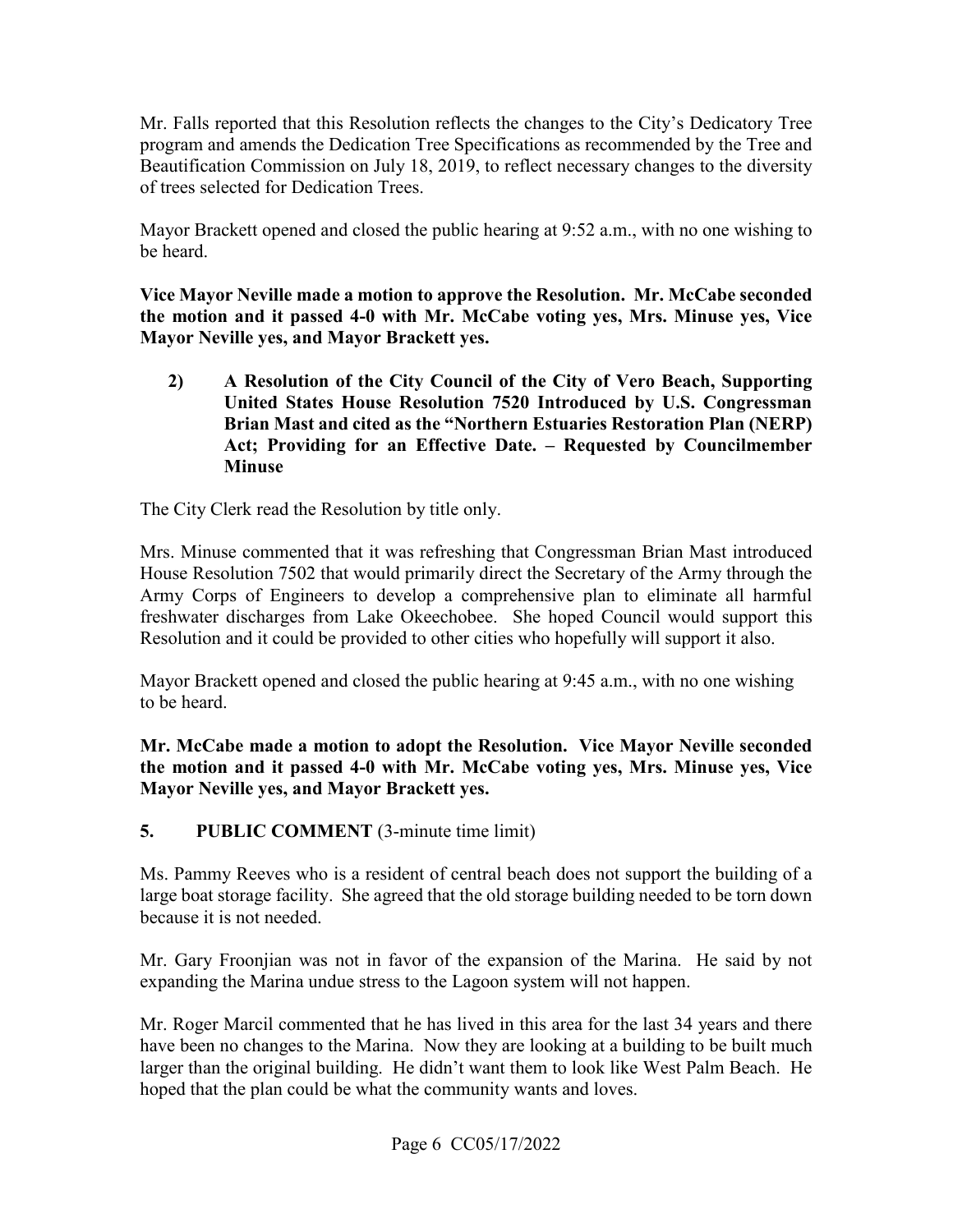questioned why a market study wasn't done. They need to do some research as to what it costs to maintain the Marina. A healthy Lagoon should be the top priority for any project. She brought up the old manatee plan that needed to be updated. The manatees are starving can't join in the Governor's effort in saving the manatees. They should make them their Ms. Leslie Tilley wanted to show some slides today, but that didn't work out. She to death and they must find a way to rebuild the manatees resource. She asked why they next top priority.

 people who have signed the petition not to expand the dry storage area. They all agree the please pause and listen to the community and rule cautiously. Mrs. Karen Marcil commented that the Waddell building is sound and the City owns it and should explore all options on what it could be used for instead of demolishing it. She has made many efforts to make awareness to the public of what is going on. She said the people in favor of the expansion have various reasons for it. There are close to 1,000 Marina is in need of repairs and that should be the first plan done. She asked Council to

 marine related use that benefits the community. She said it is so sad that they lost 1,100 Ms. Lisa Boles brought up the dry storage building and asked if it was about the money or the quality of life. How can they approve a massive building to go on a narrow piece of land. She encouraged Council to keep the sound Waddell building. They need to create mammals last year.

 storage for their boats. There are 250 applications for dockage and dry storage. The applications are in order of length of boats and the storage space that they are applying for. The only thing the Marina has is a book with these applications in them. The City Clerk's office put them into the computer and sent them to him. He took a look at the first 10 applications and they were "chaotic." He said signatures were missing, dates not signed, names of boats not included and various information was incomplete. This is the kind of Mr. Joseph Guffanti commented that he looked at the applications for people waiting for operation that they are running at the Marina.

 Mr. Jay Jenson said that he did not hear about this expansion until recently. He would request that City Council revisit the size of this project. They need a safe Marina and everyone agrees with that. There are a lot of environmental concerns and they should be addressed.

## **6. CITY COUNCIL MATTERS**

- **A) NEW BUSINESS**
- **B) OLD BUSINESS**
- **PUBLIC NOTICE ITEMS FOR FUTURE PUBLIC HEARING 7. PUBLIC NOTICE ITEMS FOR FUTURE PUBLIC HE**<br>**Public Hearing will be held on June 7, 2022 at 9:00 a.m.**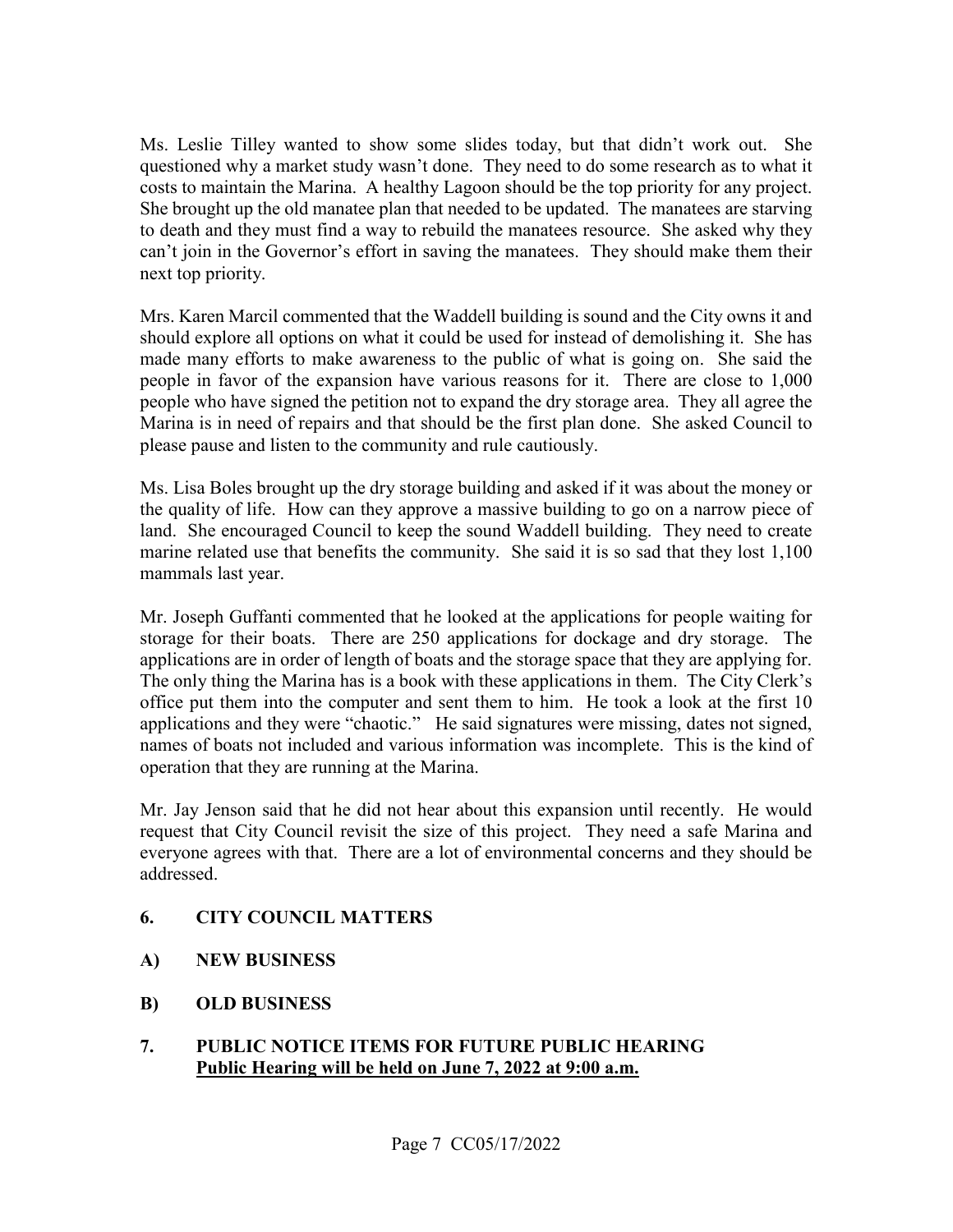**Article V of the City of Vero Beach Code of Ordinances relating to the A) An Ordinance of the City of Vero Beach; Florida amending Chapter 78, Creation of a Stormwater Utility and the Imposition and Collection of Stormwater Assessments; Amending Section 78-301 Providing Definitions; Amending Section 78-303 Providing General Findings; Amending Section 78- 306 Providing Legislative Declarations of Special Benefit; Amending Section 78-307 Providing for the Imposition of Stormwater Service Assessments; Amending Section 78-309 Providing for the Adoption of Initial Stormwater Assessment Resolution; Providing for the Correction of Scrivener's Errors, for Severability, for Codification, and for an Effective Date.- Requested by the City Council** 

The City Clerk read the Ordinance by title only and reported that the public hearing on the Ordinance would be heard on June 7, 2022.

 **Effective Date. – Requested by the Planning and Development Director B) An Ordinance of the City of Vero Beach, Florida amending the Text of Chapter 5, Coastal Management Element, Goal, Objectives, and Policies; Amending Policy 2.8, Objective 2, Boat Facilities and Boat Ramp Siting and Construction; Providing for Conflict and Severability; Providing for an** 

The City Clerk read the Ordinance by title only and reported that the public hearing would be held.

 **Development Regulations by Amending Chapter 70, Subdivisions, to Update for Re-Subdivisions, Lot Splits, and Right-of-Way Abandonment; add a Severability; and Providing for an Effective Date. – Requested by the Planning**  C) **An Ordinance of the City of Vero Beach, Florida amending the Land the Procedures for Lot Splits, Lot Line Adjustments, Subdivision Platting, and Right-of-Way Abandonment; Add or Revise Definitions; Revise the Criteria Privilege Fee for Right-of-Way Abandonment; Providing for Codification; Providing for Correction of Scrivener's Error; Providing for Conflict and and Development Director** 

The City Clerk read the Ordinance by title only and reported that the public hearing would be held.

# **8. CITY CLERK MATTERS**

**A) Discussion of Drafting a Letter for Anchoring Vessels and Anchoring Limitation Areas – Requested by Mr. Ben Trautman, Chairman of the Marine Commission** 

 that the Marine Commission would like the City Council to consider today, They are the a letter for anchoring vessels and anchoring limitation areas. Page 8 CC05/17/2022 Mr. Ben Trautman, Chairman of the Marine Commission stated that there are two (2) items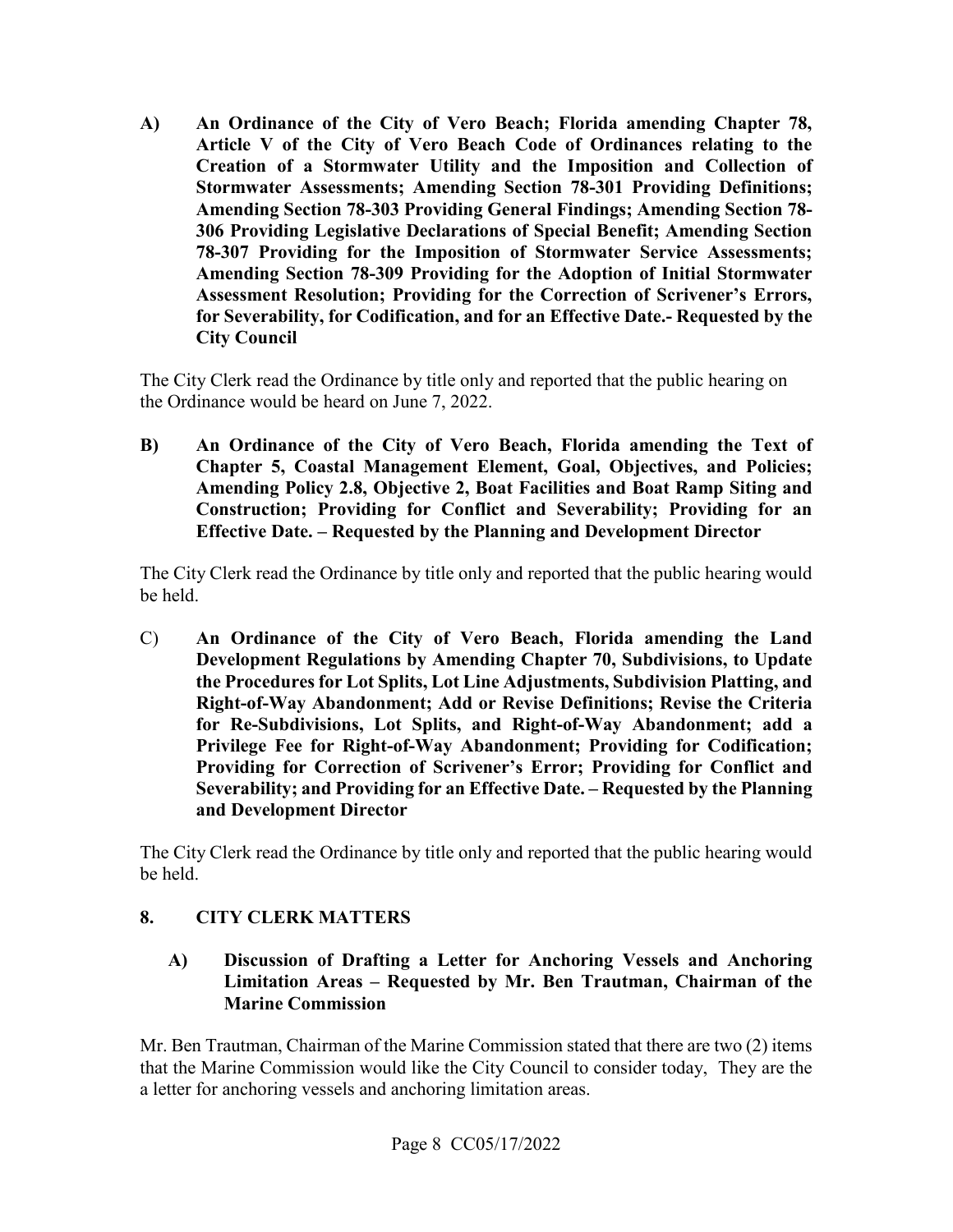vessel while it is anchored and any information collected is strictly voluntary on behalf of a proactive proposal and provided outreach to the growing boating community. Mr. Trautman explained that the Marine Commission drafted a letter intended to welcome boaters who choose to anchor in the City of Vero Beach waters. The letter would be handed out by the Marina Director to new boaters coming to the Vero Beach Marina. The purpose of the letter is to collect information from boat owners in case there is an issue with their the boater. The letter also provides the boater with a contact person at the Marina. This is

 which limiting anchoring in the same place for more than 45 consecutive days in a sixarea. The Marine Commission also discussed the new law that went into effect, which allows counties within Florida to establish anchoring limitation areas under limited circumstances, month period. The Commission was advised that anchoring limitation areas are not allowed to be set by the municipality, but only by the County. The Commission recommended that the City engage with the County to establish an anchoring limitation

area.<br>Mayor Brackett asked if they have looked into the Florida Statutes about the removal of the boats.

 Ms. Jenny Flanigan, Assistant City Attorney, said that she would look into what their options are.

 storing boats in the narrow waterways and it would be great to get them out of there. He said that Fritz Island is a sensitive area as well and people should not be living there all the time. The area in front of Riverside Café deserves some protection as well. He agrees with proposing to the County to help out. Vice Mayor Neville commented that they have some enforcement capabilities for people

Mayor Brackett said that they need to describe which areas they want looked at.

 Ms. Flanigan explained the City does not have the authority on their own to do that. They have to ask the County to do it.

 Committee and he will bring this up at their next meeting. Mayor Brackett expressed that he is the City's Representative on the Beach and Shores

#### **moving forward with the letter. Mrs. Minuse seconded the motion and it passed Vice Mayor Neville made a motion that Council approves the Marine Commission unanimously.**

Mrs. Minuse commended the Marine Commission and all the work that they do.

 (Staff/Consultant special reports and information items) Page 9 CC05/17/2022 **9. CITY MANAGER MATTERS** (include amount of expense)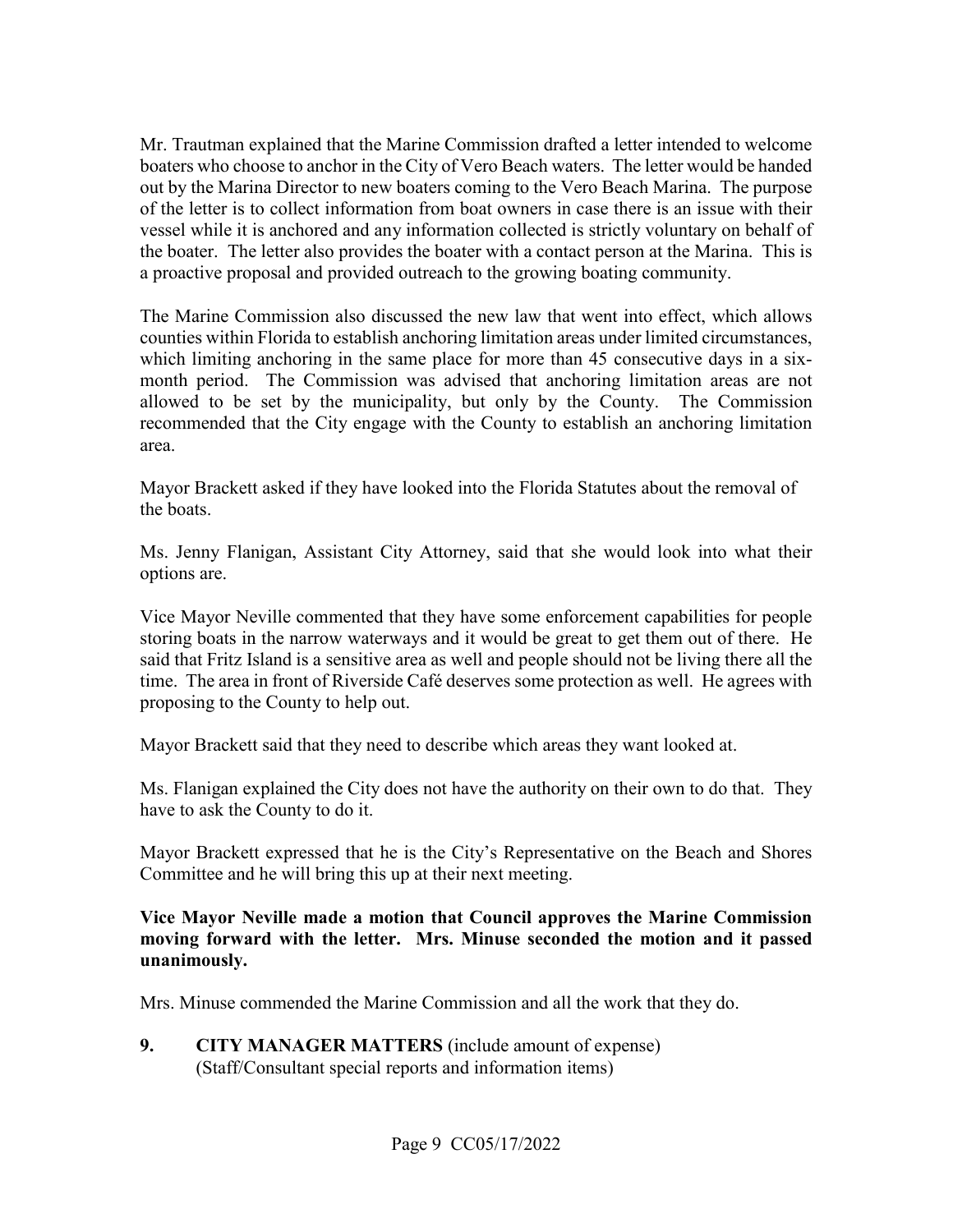## **A) Responses to Request for Information (RFI) for Development of Three Corners Property**

 for the Three Corners Master Plan and the three (3) City-owned properties at the information on interest in partnering with the City to develop the site. The RFI was issued report back to Council in July after they have talked to the developers. He said after the Proposals (RFP). This item was on the agenda only for information purposes. Mr. Falls reported that on February 1, 2022, the City Council adopted after a public hearing intersection of Indian River Boulevard and 17<sup>th</sup> Street. The Resolution passed directed staff to issue a Request for Information (RFI) to identify qualified developers and receive on March 10, 2022 and was due back by April 26, 2022. There were three (3) proposals turned in that met the deadline. The RFI was done to identify qualified developers and receive information on interest in partnering with the City to develop the site. He will referendum has been on the ballot they will be able to move forward with the Request for

# **B) Update on work being done by FP&L on one of their substations**

 Mr. Falls commented that he spoke with the Florida Power and Light (FPL) Representative will be an approximate one-minute outage for roughly 7,000 customers on May 24, 2022 who said in order to continue improving service to customers in the Vero Beach area that FPL is upgrading all the former City-owned substations to FPL standard phasing and there at 2:30 a.m.

# **10. CITY ATTORNEY MATTERS**

Mr. Turner has information regarding the lawsuit filed by the Save the Manatee Club.

# **11. COUNCILMEMBER MATTERS**

# **A. Mayor Brackett's Matters**

 Monday at the Indian River County Courthouse. Mayor Brackett commented on the wonderful Police Memorial Service that was held on

Mayor Brackett reminded the public to check the City of Vero Beach website to find out the days the railroad crossings will be shut down.

# **B. Vice Mayor Neville's Matters**

 was. He then showed pictures of Arbor Day where some of the Council, staff and public facility for those who participated in playing tennis with wooden rackets (pictures shown). Vice Mayor Neville commented on the Police Memorial Ceremony and how moving it attended the event in the rain. He also had the opportunity to go by the Riverside Tennis He said everyone who attended had a lot of fun.

# **C. Councilmember Minuse's Matters**